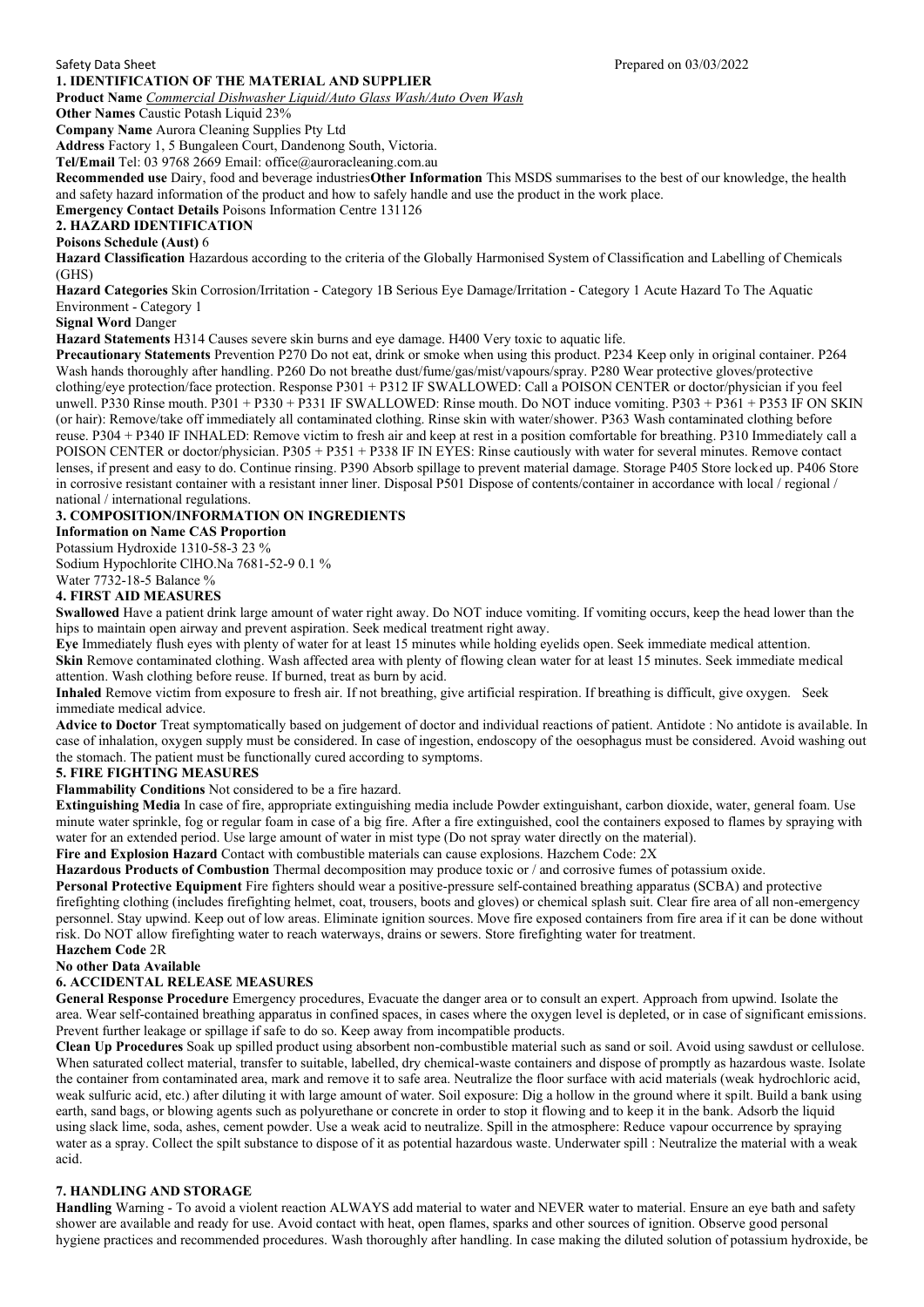sure to put potassium hydroxide into water (Absolutely do not put water into potassium hydroxide). Avoid bodily contact and persons handling potassium hydroxide must always wear protective goggles, protective suit and protective gloves as listed in section 8. Upon being contacted with this material, it destroys the cell of the skin, so absolutely do not work with bare hands. Remove contact lenses before starting any work. Do not smoke or have food while working. Do not inhale product vapours. Avoid prolonged or repeated exposure. Remove contaminated clothing and wash before reuse.

**Storage** Store in a cool, dry, well-ventilated area. Keep containers tightly closed when not in use. Inspect regularly for deficiencies such as damage or leaks. Protect against physical damage. Store away from incompatible materials as listed in section 10. Storage container should be airtight. Keep it in isolation from an acid, organics (woollen fabrics, leather, etc.), metal, NITROMETHAN, and CHLORINATED SOLVENT. Attention must be paid so that a potassium hydroxide solution may not be frozen in winter. This product has a UN classification of 1814 and a Dangerous Goods Class 8 (Corrosive) according to The Australian Code for the Transport of Dangerous Goods By Road and Rail. **Container** polyethylene, Do not store in steel, copper, tin, aluminium or its alloy containers.

### **8. EXPOSURE CONTROLS/PERSONAL PROTECTION**

**General** The following exposure standard has been established by The Australian Safety and Compensation Council (ASCC); Potassium Hydroxide [Caustic Potash] CAS 1310-58-3: TWA = 2mg/m3 Peak Limitation. NOTE: The exposure value at the TWA is the average airborne concentration of a particular substance when calculated over a normal 8 hour working day for a 5 day working week. Peak limitation is a ceiling concentration which should not be exceeded over a measurement period which should be as short as possible but not exceeding 15 minutes. These exposure standards are guides to be used in the control of occupational health hazards. All atmospheric contamination should be kept to as low a level as is workable. These exposure standards should not be used as fine dividing lines between safe and dangerous concentrations of chemicals. They are not a measure of relative toxicity.

**Exposure Limits** No Data Available

**Biological Limits** No information available on biological limit values for this product.

**Engineering Measures** A system of local and/or general exhaust is recommended to keep employee exposures as low as possible. Local exhaust ventilation is generally preferred because it can control the emissions of the contaminant at its source, preventing dispersion of it into the general work area. Adequate ventilation should be provided so that exposure limits are not exceeded.

**Personal Protection Equipment** RESPIRATOR: Self-contained breathing apparatus with full face-piece operated in the pressure demand. For emergencies or instances where exposure levels are not known, use a full face piece positive pressure, air supplied respirator. Warning! Air purifying respirators do not protect workers in oxygen deficient atmospheres (AS1715/1716). EYES: Chemical splash goggles and/or face shield must be worn when possibility exist for eye contact due to splashing or spraying liquid or vapour (AS1336/1337). HANDS: Wear PVC, rubber or neoprene gloves. Glove thickness has to be of minimum 1.2 mm. Do not use leather gloves (AS2161). CLOTHING: Wear impervious protective clothing including boots, lab coat, apron or coveralls and safety footwear (AS3765/2210).

**Work Hygienic Practices** Always wash hands before smoking, eating, drinking or using the toilet. Wash contaminated clothing and other protective equipment before storage or re-use.

**9. PHYSICAL AND CHEMICAL PROPERTIES Physical State** Liquid **Appearance** Liquid

**Odour** Odourless

**Colour** Transparent / Opaque

**Reactions That Release Gases or Vapours** If this reacts to water, it attacks metal such as aluminium and tin, lead or zinc, resulting in generating a hydrogen gas.

**No other data available**

## **10. STABILITY AND REACTIVITY**

**Chemical Stability** Product is stable under normal conditions of use, storage and temperature. Corrosive Liquid.

**Conditions to Avoid** Avoid heat, a flame, spark, other ignition unit. Hazardous gas can be accumulated in a closed space (explosion). **Materials to Avoid** Incompatible with oxidizers such as perchlorates, peroxides, permanganates, chlorates, nitrates, chlorine, bromine, fluorine, etc. Avoid contact with Nitric acid, Acid, Acrolein, Alcohol, Aluminium, Ammonium salt, Benzoyl chloride + Sodium azide, Para-bis(1,2- Dibromoethyl)benzene, Bromoform, Bromoform + Cyclic polyethylene oxide, Calcium carbide + Chlorine, Chlorine dioxide, Chlorine + hydrogen peroxide, Chloroform + methanol, 1,2-Dichloroethylene, Cyclopentadiene, Geranium, Glass, Halogenated hydrocarbon, nitride, Lead, Anhydrous mallein, Metal, N-Methyl-NNitrosourea + Methylene chloride, Trichloro nitric acid, Alkane nitrate, Nitro benzene + Methanol, Nitro ethane, OrthoNitro phenol, Nitro propane, N-Nitrosomethylurea + N-Butylether, Phosphorous, Peroxi potassium disulphate, Potassium peroxodisulphate + water, sugar, Tetrachloroethane, 2,2,3,3-Propane tetraflouride, Tetrahydrofuran, Thorium dioxide, tin, Trichloroethylene, 2,4,6-Toluene trinitrate + Methanol, and zinc.

**Hazardous Decomposition Products** On thermal decomposition, it generates poisonous fume of potassium oxide.

**Hazardous Polymerisation** Refer to Condition and substance to avoid. If this reacts to water, it attacks metal such as aluminium and tin, lead or zinc, resulting in generating a hydrogen gas. It actively reacts to melted O-nitrophenol, and if potassium hydroxide and tetrachloroethane are heated, a chloroacetylene gas which naturally takes fire is generated. If it reacts to 1,2dichloroethylene, chloroacetylene which naturally takes fire is generated. If it is heated with phosphorous, a phosphine gas which naturally takes fire is generated. It is incompatible with an acid, water, metal, halogen hydrocarbon, and maleic acid anhydride. Polymerization reaction : Not polymerized. If it melts in or contact with water, alcohol or acid solution, exothermic reaction arise.

#### **11. TOXICOLOGICAL INFORMATION**

**General Information** Oral toxicity L LD50=333mg/kg b.w (Rat : Sprague-Dawley) Serious eye irritation : Reported as causing irreversible damage in human and in a rabbit Draize test. Severe exposure may cause pneumonia, circulatory failure and peritonitis. KOH is not a mutagen because negative results were obtained in bacterial reverse mutation assay and in a mouse bone micronucleus test.

**Eye Irritant** Causes eye damage. Eye damage, category 1. Eye contact causes serious burns and discomfort.

**Ingestion** Causes severe pain, nausea, vomiting, diarrhoea, and shock. May cause haemorrhaging of the digestive tract. May cause corrosion and permanent tissue destruction of the oesophagus and digestive tract. May be harmful if swallowed.

**Inhalation** Irritant. Inhalation of sprayed solution and vapours can cause respiratory system irritation caught, difficulty of breathing, stomatitis, nausea and pulmonary edema.

**Skin Irritant** Causes severe burns on short term exposure. Long term exposure may have the same effect reported on short term exposure. If this contacts the skin, it slowly penetrates the skin, and the cell of the skin is gelatinized.

**Carcinogen Category** No Data Available

#### **12. ECOLOGICAL INFORMATION**

**Ecotoxicity** Toxicity to fish : LC50=80mg/L, 96hr, Gambusia Affinis (non GLP) Toxicity to daphnia magna : EC50=660mg/L, 48hr, Daphnia magna (non GLP) Toxicity to algae : EC50=1337mg/L, 120hr, nitscheria linearis (non GLP